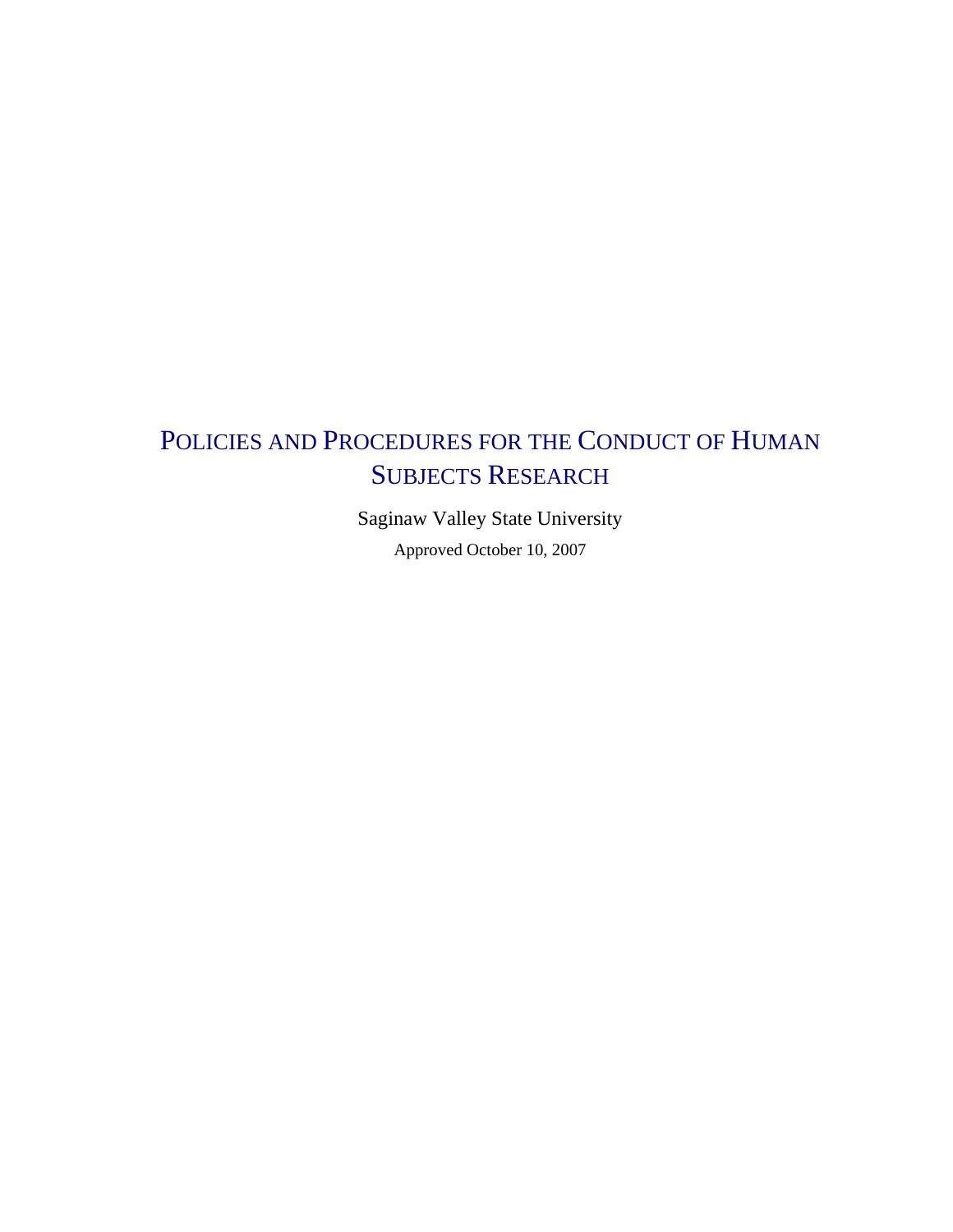# I. PREAMBLE

## A. Ethical Principles

1. Within the United States, basic ethical principles underlying the conduct of research with human beings were formally identified in 1979 by The National Commission for the Protection of Human Subjects of Biomedical and Behavioral Research in what has become known as "The Belmont Report." Fundamental principles identified therein include:

a. "respect for persons," manifest through respect for the autonomy of the individual and protection of those with diminished autonomy;

b. "beneficence," an obligation to both minimize harm as well as to maximize possible benefits for research subjects; and

c. "justice," referring to the questions of fairness in the selection of human subjects for study, such as whether or not subjects are selected for study merely because they are conveniently available or unable to protect themselves from potential exploitation, and the relative distribution of benefits of research to subjects and society in general.

2. The Belmont Report includes an elaboration of basic requirements for the conduct of humansubjects research, requirements thought to reflect the natural and logical implications of these basic principles.

a. The first of these requirements is "informed consent," characterized by the provision of complete and accurate information to potential research subjects, facilitating full and genuine comprehension of this information by potential research subjects, and assuring the voluntary nature of any consent obtained.

b. The second requirement involves "risk/benefit assessment," including a determination of whether the research study is properly designed as well as a determination of whether potential risks for subjects are justified by potential benefits resulting from the research.

c. The third requirement involves issues of research subject selection, mandating both fair procedures and equitable outcomes (i.e., "justice") in the conduct of human-subjects research.

B. Regulations and Policies Regarding Ethical Research

1. Federal regulations controlling the conduct of human subjects research are found in numerous documents (e.g., 21 CFR 50, 21 CFR 54, 21 CFR 56, HIPAA), but are most centrally codified at Title 45 Part 46 of the Code of Federal Regulations (hereafter simply referred to as "45 CFR 46"). Among other things, 45 CFR 46 mandates that an "Institutional Review Board" (IRB) be established at institutions involved in research with human subjects.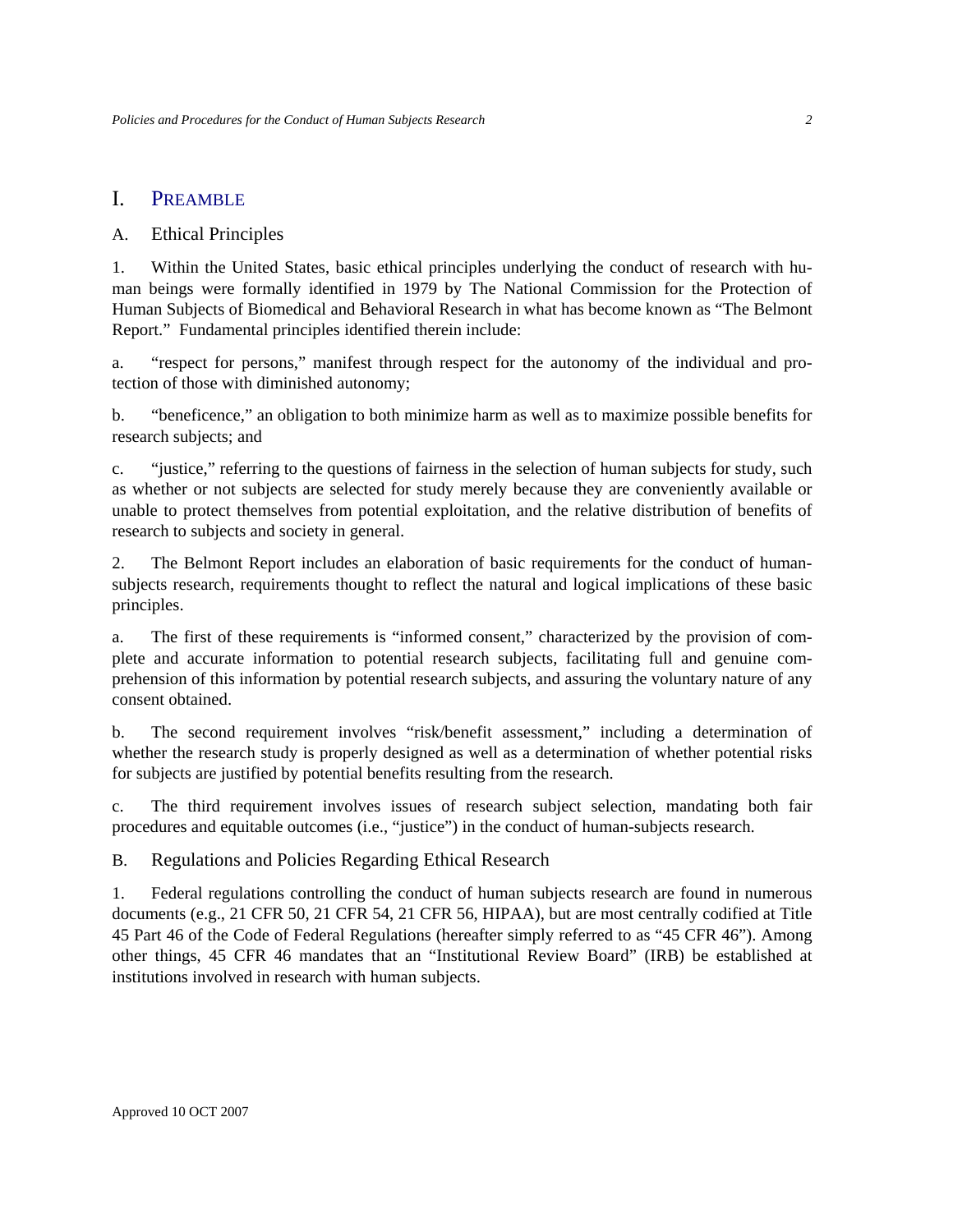### II. Policy Intent and Responsibilities of Researchers

## A. Intent

1. It is the intent of Saginaw Valley State University (SVSU) to protect research subjects from unnecessary and/or unjustified harm stemming from participation in research. With this goal in mind, SVSU establishes these policies and procedures, intended to be consonant with 45 CFR 46, in order to:

a. govern the conduct of individuals acting on behalf of SVSU when conducting human-subjects research as well as individuals conducting research at or through SVSU, and

b. provide clarity regarding the obligations incumbent upon individuals conducting such research.

B. Responsibilities of Researchers

1. All research involving human subjects conducted in whole or in part by any individual acting on behalf of SVSU (e.g., full- or part-time employees, students, and volunteers) regardless of the physical location of the data collection, shall be submitted to the SVSU IRB for purposes of oversight and compliance with this policy. This requirement is binding whether the research is externally funded or not and regardless of the source of any such funding.

2. The IRB alone maintains authority to determine its jurisdiction over all such activities and to determine whether activities are exempt from IRB oversight or the type of review applied to the research.

3. Every person acting on behalf of SVSU who is engaged in human-subjects research is individually responsible for ensuring that research in which he or she is involved is in compliance with these policies and procedures.

4. Any individual conducting human-subjects research at SVSU will have successfully completed an approved training program in the responsible conduct of human research prior to engaging in any such research.

III. Institutional Authority and Reporting Responsibilities

A. President (or designee)

1. The President holds primary institutional authority for the oversight of human-subjects research at SVSU. The President, in turn, is responsible to the Board of Control as outlined in other SVSU governance documents.

2. The President is responsible for addressing noncompliance with federal regulations and/or SVSU IRB policies and procedures governing research.

3. The President will appoint the Chairperson of the IRB and other members of the IRB.

4. Neither the President nor any other SVSU community member has the authority to approve any human-subjects research project that has not been approved through the normal functioning of the SVSU IRB. However, the President does maintain authority to deny permission to conduct humansubjects research despite prior approval of such research by the IRB.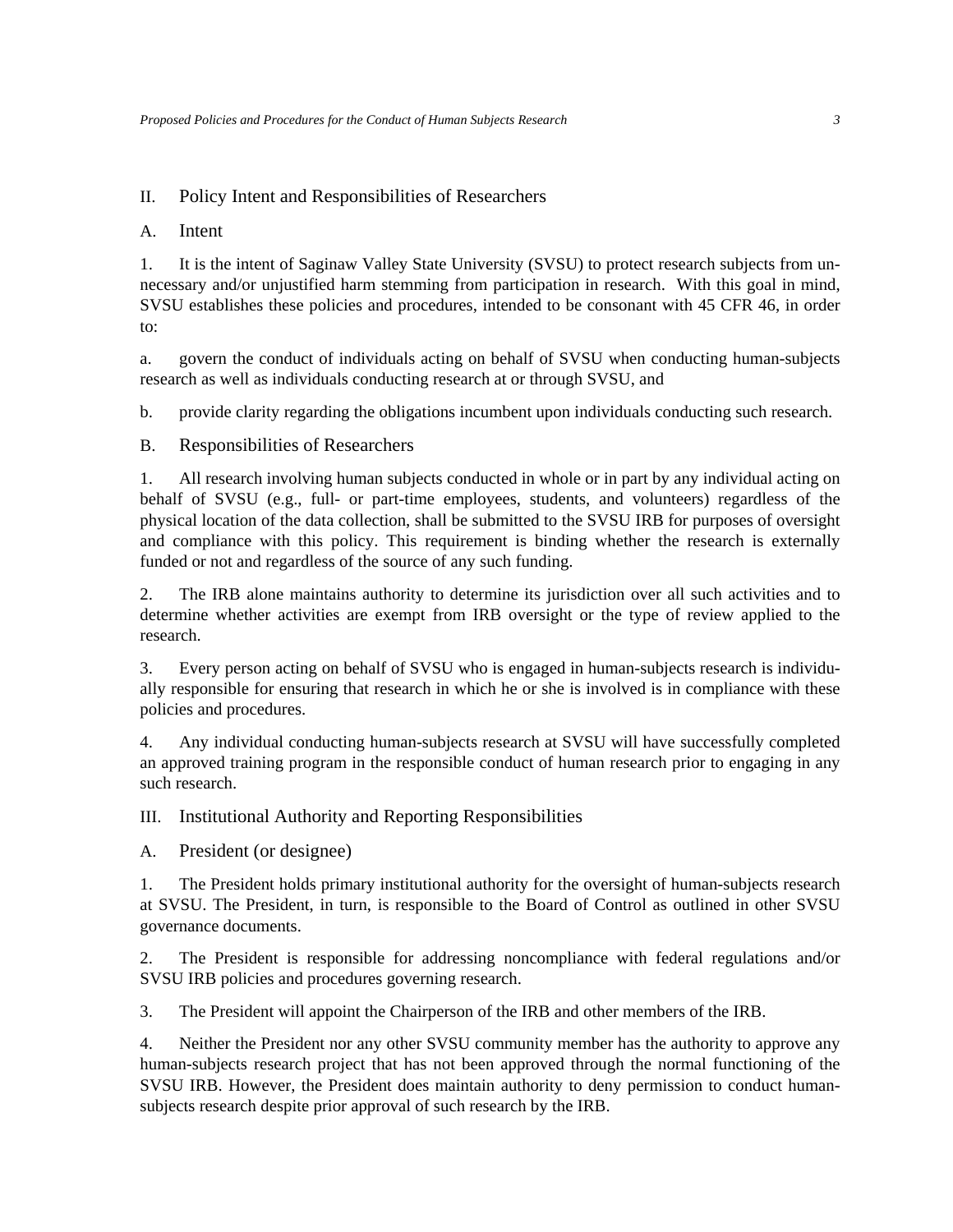5. The President will ensure sufficient resources for the operation of the IRB as defined in 45 CFR 46.

## B. IRB Chairperson

1. The Chairperson of the IRB is responsible for reporting to the President and other members of the IRB regarding individual and institutional compliance with federal regulations and institutional policy, including significant problems involving risk to research subjects, any issues of noncompliance, and any suspension or unanticipated termination of IRB approval of a research project.

2. The IRB Chairperson is responsible for the development of all application and investigator reporting forms (subject to approval of the IRB Members), promulgation of official correspondence with investigators, maintenance of records pertaining to IRB activities, including meeting agendas and action minutes, and determination of review category for submitted proposals, including reporting results of such determinations to the IRB.

3. The IRB Chairperson will report to the President regarding the routine functioning of the IRB and the conduct of human-subjects research at SVSU. This reporting will be done in a manner and on a schedule to be determined by the President in consultation with the IRB Chairperson. Members of the IRB will receive copies of these reports.

## C. IRB Members

1. IRB members are to be familiar with all IRB policies and procedures and all applicable laws and regulations regarding human-subjects research.

2. IRB members are expected to examine all materials submitted to the IRB, to serve in the capacity of primary, secondary, or expedited reviewer as assigned, and to attend and participate in all IRB meetings.

3. IRB members are expected to alert the IRB Chairperson to any suspected instances of noncompliance with policies and regulations.

4. An IRB member who wishes to resign from an appointment should provide at least one month written notice of this decision to the IRB committee and the President.

D. IRB Composition and Rules of Order

1. The following requirements for the composition of an IRB are based on federal regulations (see 45 CFR 46.107–108):

a. IRB members are appointed by the President.

b. To ensure complete and adequate review of research projects, IRB members will collectively represent disciplinary specialties consistent with commonly conducted research activities.

c. Because children are regularly accessed as research subjects at SVSU, at least one member must be knowledgeable about and experienced in working with children.

Approved 10 OCT 2007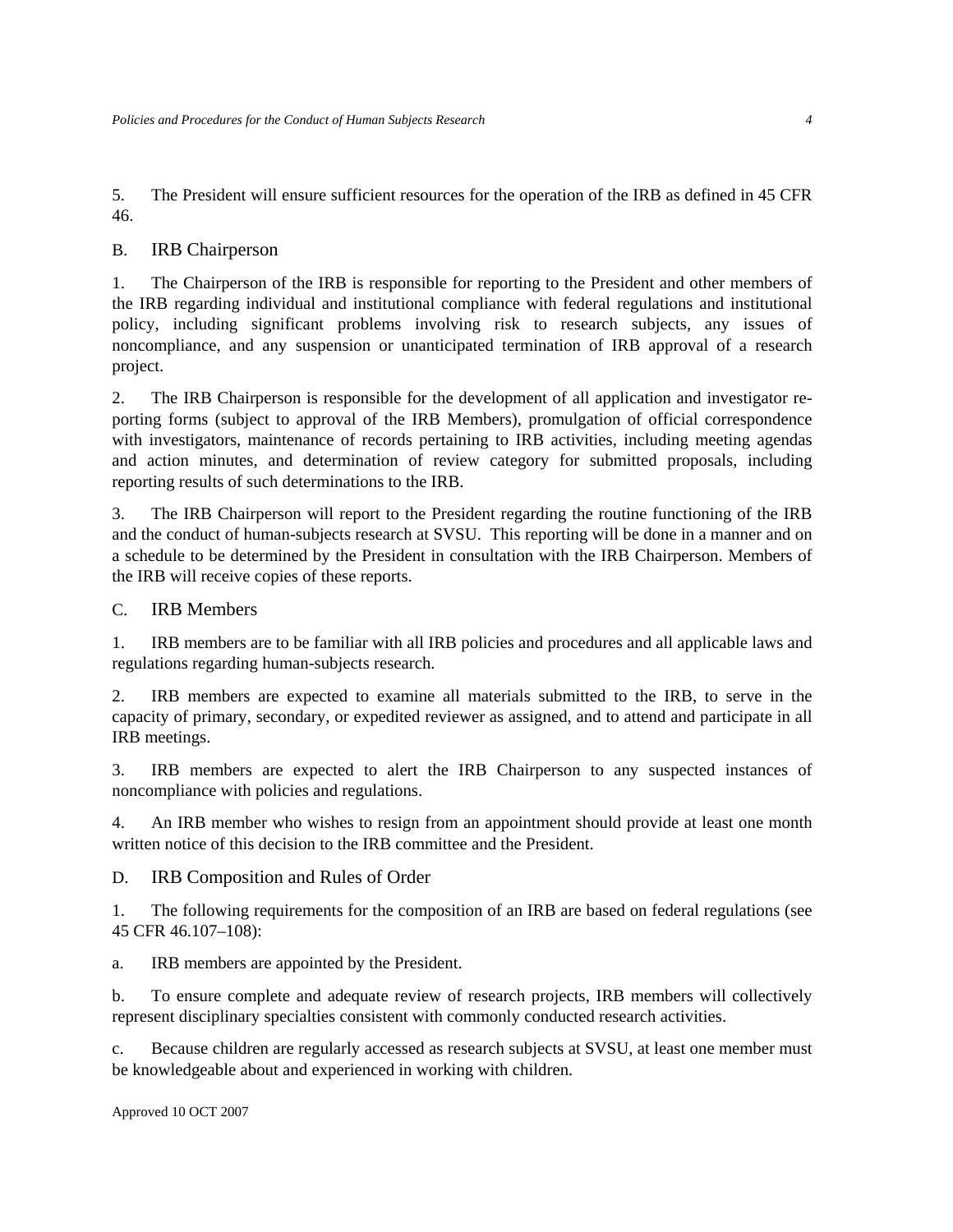d. At least one member must have a background in a scientific area.

e. At least one member must have a background exclusive of primary interest in scientific areas.

f. At least one member must be an individual who is not otherwise affiliated with the institution and who is not part of the immediate family of a person who is affiliated with the institution.

g. Every nondiscriminatory effort must be made to ensure that the IRB does not consist entirely of men or of women.

h. When a project includes a vulnerable category of subjects, members may consult with one or more individuals who are knowledgeable about and experienced in working with these subjects. These individuals may not vote with the IRB, but may attend IRB meetings as appropriate to their consultation.

i. When reviewing cases involving Food and Drug Administration (FDA)-regulated articles, at least one physician must be present and eligible to vote on the case.

2. Alternate members are to be appointed by the President, after consultation with the IRB Chairperson and the member for whom the alternate member is to be appointed.

a. Any individual to be considered for an appointment as an alternate member must be able to fulfill all responsibilities attendant to the member of the IRB for whom the individual is to serve as an alternate member.

b. The member for whom an alternate member is appointed is responsible for informing the alternate member as to when meeting attendance is required and for providing copies of necessary materials in preparation of meetings.

c. An alternate member may attend and participate in any meetings of the IRB at any time, but may vote only when the member for whom the alternate member is appointed is unable to vote due to absence or recusement.

3. A simple majority of the membership, but including at least one member whose primary concerns are in non-scientific areas, will be considered a quorum for all business conducted by the IRB.

a. When a member is unable to attend in person, he or she may participate by conference telephone call and such participation will count toward the quorum.

b. An alternate member may be included in the quorum count only when the individual he or she represents is not included in the quorum count.

4. When a quorum exists, a simple majority of present members is sufficient for a decisive vote.

a. An alternate member may vote only when the individual he or she represents does not vote.

b. Unless special circumstances are declared and approved by a three-fourths majority of members present, no issue may come to a vote without prior inclusion on the distributed agenda for that meeting.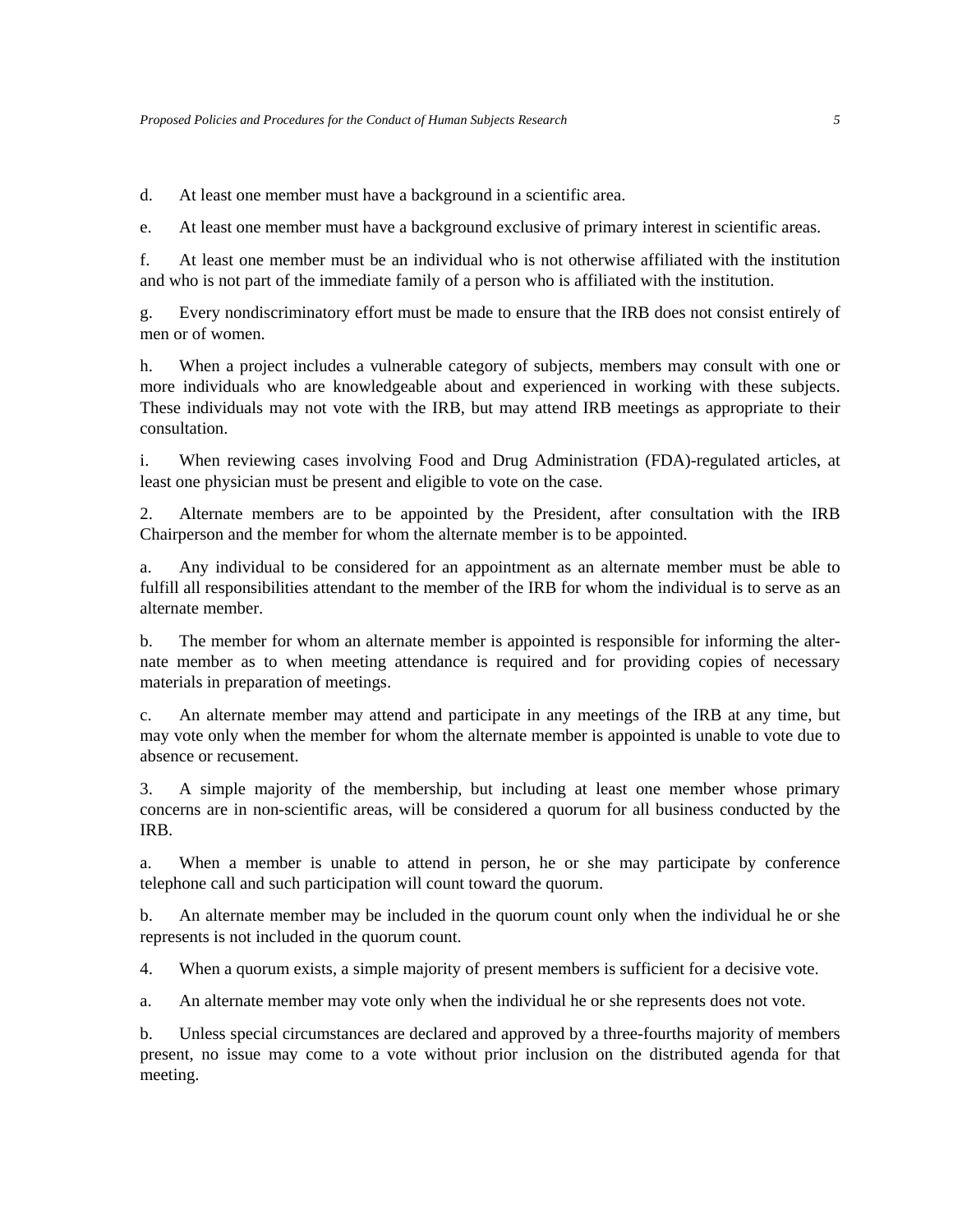5. Minutes of IRB meetings will contain only the actions of the IRB, a brief summary of discussion points, and information relevant to the determination and maintenance of a quorum. The specific content of discussions will not be recorded.

6. All materials submitted to the IRB are to be considered confidential and may not be distributed outside the IRB except as allowed elsewhere in this policy.

IV. Development and Revision of Policies and Procedures

# A. Authority

Ultimate authority for approval of all SVSU IRB Policies and Procedures resides with the President.

B. IRB Review of Policy and Procedures

1. Anyone subject to this policy is welcome to recommend policy changes to any member of the IRB.

2. Proposed changes to existing policy must be reviewed and approved by the IRB prior to being forwarded for eventual approval by the President.

3. Receipt of revisions of 45 CFR 46 by the IRB will also trigger immediate review of SVSU IRB Policies and Procedures.

4. Automatic review of existing SVSU IRB Policies and Procedures will occur no less frequently than five years from the date of the last review or revision of such Policies and Procedures. Such reviews will be initiated by the IRB Chairperson and may involve the appointment of a subcommittee to perform the review.

# V. Review Categories

A. Eligible Activities

The IRB may announce that specific types or classes of research activities need not be submitted to the IRB. In the absence of such explicit announcements, every research activity involving human subjects must be submitted to the IRB for a determination of its review category. Approval of any project must be renewed at least annually unless exempted from further review.

# B. Preliminary Review

Proposed activities submitted to the IRB will undergo preliminary review by the Chairperson and/or other designated IRB member and an initial decision will be made as to whether the activities: (a) are determined to be outside the purview of the IRB; (b) qualify for an expedited review; or (c) will require review by the full IRB. The results of all preliminary reviews will be made available to all IRB members for their consideration no later than the next scheduled meeting of the IRB.

1. Outside IRB Purview: This category includes activities that are not subject to IRB oversight. This category will be applied by the IRB to activities that do not meet either the definition of human subject or the Common Rule definition of research.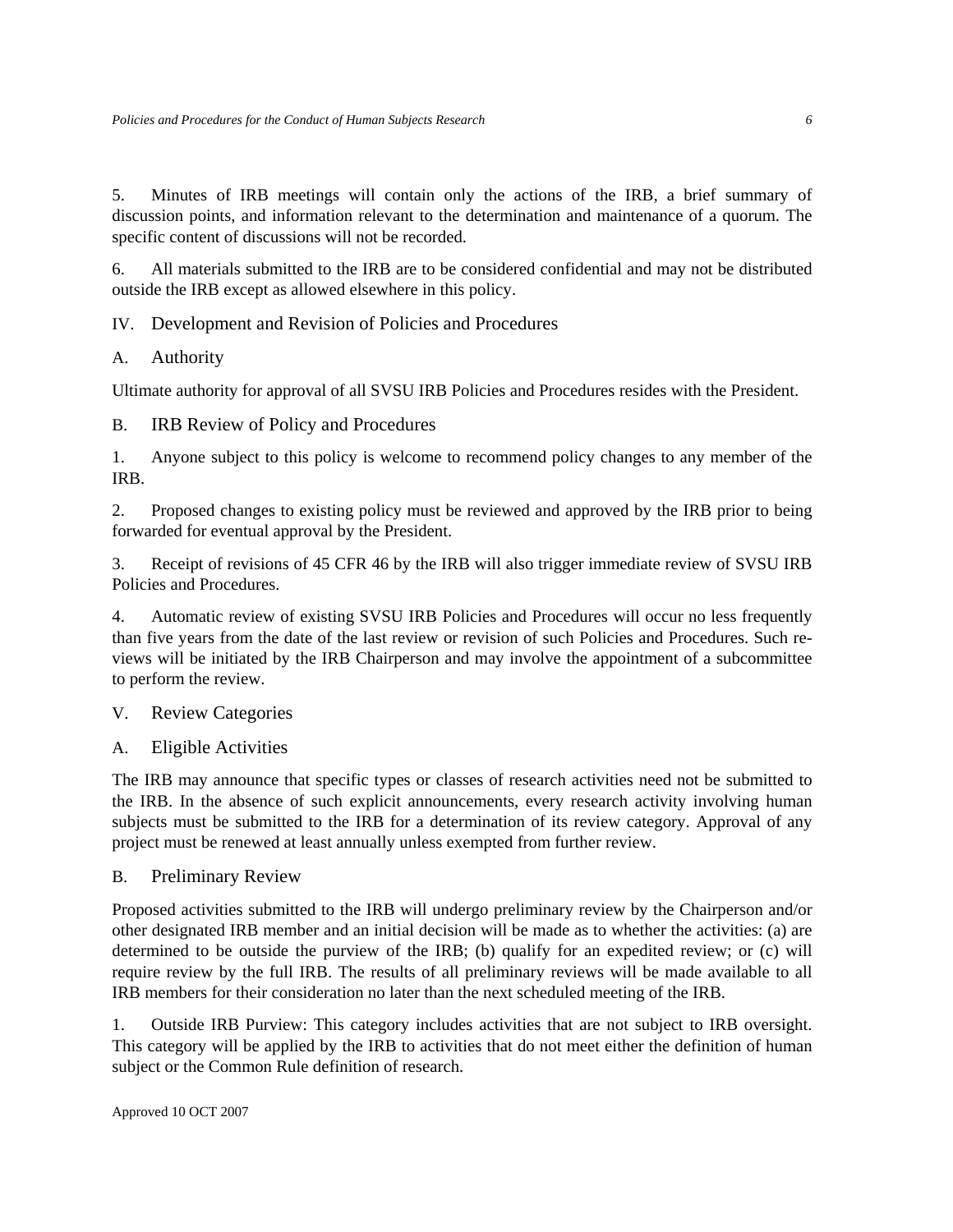a. The term "human subject" is defined in 45 CFR 46 at paragraph 46.102(f). Consistent with this definition, "human subject" activity involves any interaction with humans, access to identified samples obtained from humans, or existing archives that contain identifiable information about or obtained from humans.

b. "Research" is defined in 45 CFR 46 at paragraph 46.102(d). Consistent with this definition, "research" involves systematic investigation designed to develop or contribute to generalized knowledge, regardless of other purposes or designs that may attend the investigation.

2. Expedited Review: This category of research is described in 45 CFR 46 at paragraph 46.110. Generally, expedited review may be employed for research that involves no more than minimal risk for participants and does not include any special classes of participants, or for minor changes to approved projects.

3. Full Board Review: This category applies to all research that does not fall into other categories. In general, full board review will be required for all projects involving:

a. more than minimal risk to participants,

- b. the deception of subjects,
- c. sensitive behavioral research (such as research relating to illegal or sexual activity),

d. at-risk populations (e.g., pregnant women, human fetuses, neonates, prisoners, children, individuals with cognitive or emotional impairments).

## VI. IRB Review Procedures

A. Conflicts of Interest

No IRB member or alternate member may participate in the review of any project in which the member has a present or potential conflict of interest, except to provide information as requested by the IRB.

1. A member with a conflict of interest should be absent from the meeting room during the voting phases of the review and approval process.

2. IRB meeting minutes should reflect all declared conflicts of interest.

B. Review Process

The review process for all projects submitted to the IRB will include the following considerations.

1. The IRB review process is initiated with the receipt of a Request for Project Approval (RPA), but consultation with one or more members of the IRB may occur at any time.

a. The RPA must be completed in full prior to submission for IRB review.

b. Investigators must use the most current version of the RPA.

2. Upon receipt of a completed RPA, the IRB will provide a written acknowledgment of receipt, which will include the category for review.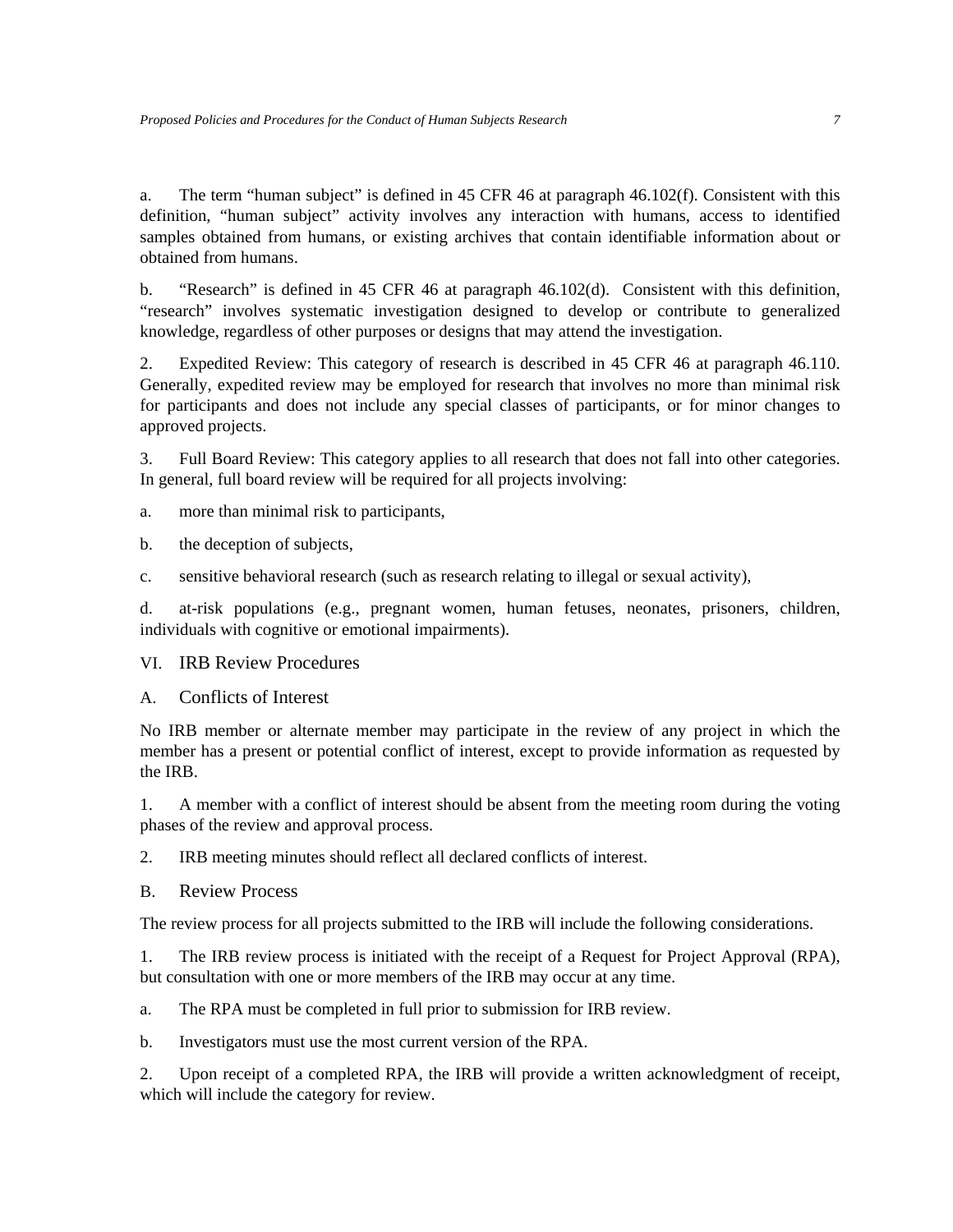3. Determination and Implementation of Review Category

a. Upon receipt of an RPA, the Chairperson will determine whether or not the research involves at-risk groups of human subjects, as defined in Subparts B, C, and D of 45 CFR 46.

b. Submitted activities determined to be "outside IRB purview" will be placed on the agenda of the next regularly scheduled IRB meeting for notification of the members.

c. If the Chairperson determines that the proposed research project meets requirements for expedited review, then the Chairperson will serve as expedited reviewer or assign one member of the IRB to serve as expedited reviewer.

(1) The expedited reviewer will make a determination regarding approval of the proposed research and inform the Chairperson of such.

(2) If the expedited reviewer makes a determination that the project cannot be approved as submitted or as revised following discussion with the investigator(s), the project will be forwarded to the full IRB for final determination at the next regularly scheduled meeting.

(3) An expedited reviewer may either approve the project or decide the project requires full review; an expedited reviewer may not reject (disapprove) a project.

(4) If the expedited reviewer approves the research project, the Chairperson will include the project on the agenda for the next regularly scheduled IRB meeting for notification of members.

d. If the project receives a full board review, the IRB Chairperson will assign one IRB member to serve as primary reviewer and another IRB member to serve as secondary reviewer.

(1) The primary reviewer will present the project to the IRB during the meeting at which the project is to be discussed.

(2) The primary reviewer will act as project liaison.

(3) The secondary reviewer will serve as consultant to the primary reviewer and will perform the duties of the primary reviewer if the primary reviewer is unable to perform them.

C. Reviewer Qualifications

1. All projects will be reviewed by an IRB member sufficiently qualified through training and/or experience to understand the proposed research topic, proposed research design and analysis, and research participants.

a. Research subject ethnicity, sex and gender, and cultural background will be considered when determining assignment of IRB member(s) to serve as expedited, primary, or secondary reviewers.

b. If the proposed research involves at-risk subjects, consideration shall be given to the inclusion of one or more reviewers who are knowledgeable about and experienced in working with such individuals.

#### D. Investigator Liaison

Approved 10 OCT 2007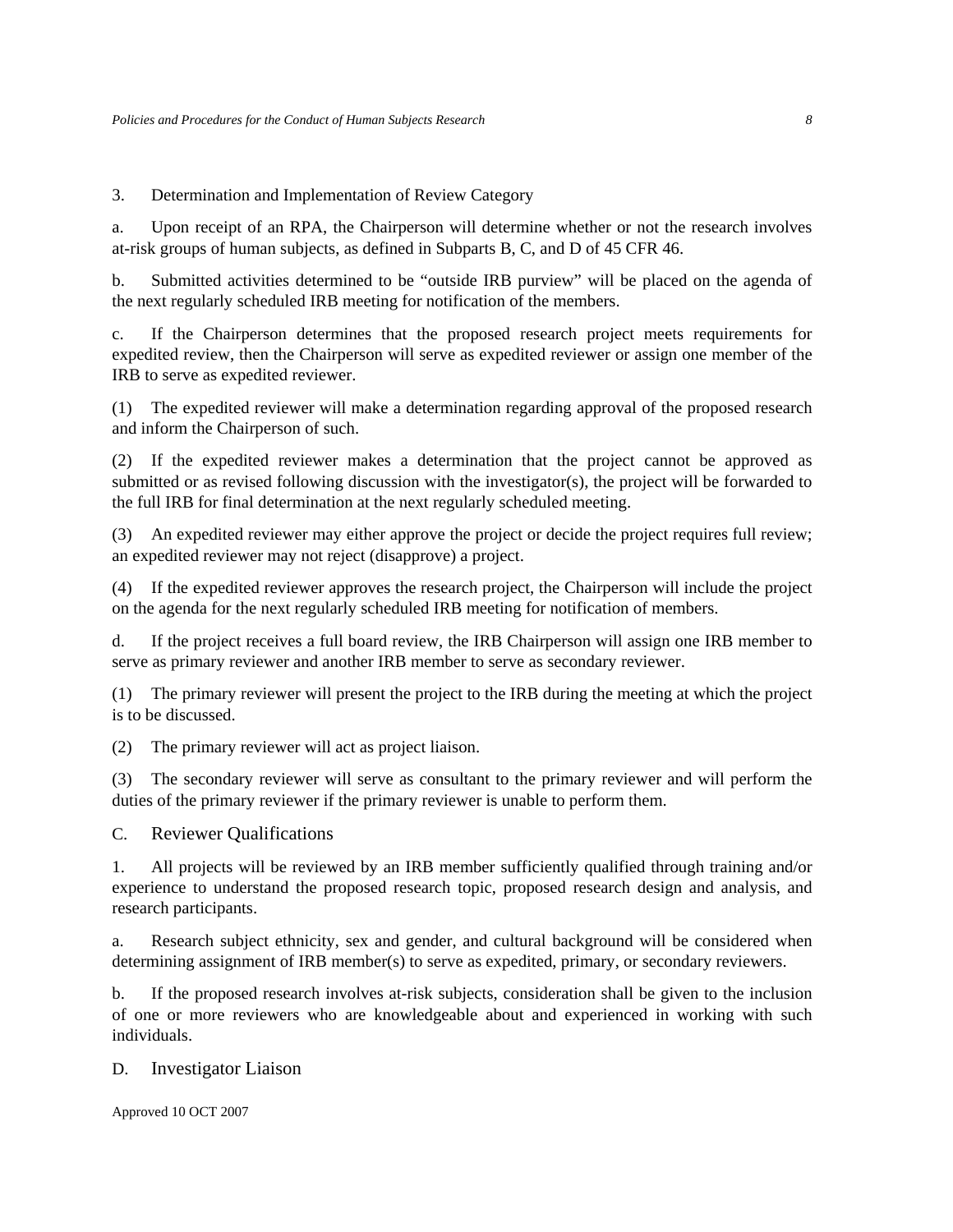1. For each project to be reviewed, the Chairperson will assign an IRB committee member to serve as liaison to the investigators of a proposed research project.

a. The assigned liaison will have primary responsibility for facilitating communication between the investigators and the IRB.

b. The liaison may communicate interim decisions concerning the project, but approval is not final until affirmed by the IRB Chair.

E. Review Parameters

1. Each review of proposed research will include, at a minimum, explicit consideration of

a. potential risks to subjects,

b. potential benefits of the proposed research, including the soundness of the design and methods used to obtain data,

c. adequacy of procedures for obtaining voluntary informed consent,

d. appropriateness of all written and spoken communications to the potential subjects in light of the subjects' age, experience, maturational level, and cognitive/emotional condition, and

e. the credentials and expertise of the investigators proposing the research.

F. Expedited Reviews

1. Expedited reviewer(s) may reach a determination of "Approved as Submitted," "Approved with Conditions," or may determine that the project does not yet meet criteria for approval.

2. If the project is initially deemed "Approved with Conditions," the investigators may not proceed until

a. they have submitted a revised RPA to the reviewer(s),

b. the reviewer(s) have determined that all conditions have been met,

c. the reviewer(s) have notified the IRB Chairperson of their final approval, and

d. the investigator(s) have received written confirmation from the expedited reviewer or the IRB Chairperson of final approval and permission to proceed.

G. Full Board Reviews

1. Full board reviews may result in a determination of "Approved as Submitted," "Approved with Conditions," or "Not Approved."

2. The IRB may appoint one member to monitor whether or not conditions are eventually met for a project determined to be "Approved with Conditions."

a. If the project is initially deemed "Approved with Conditions" the investigators may not proceed until

(1) they have submitted a revised RPA to the IRB,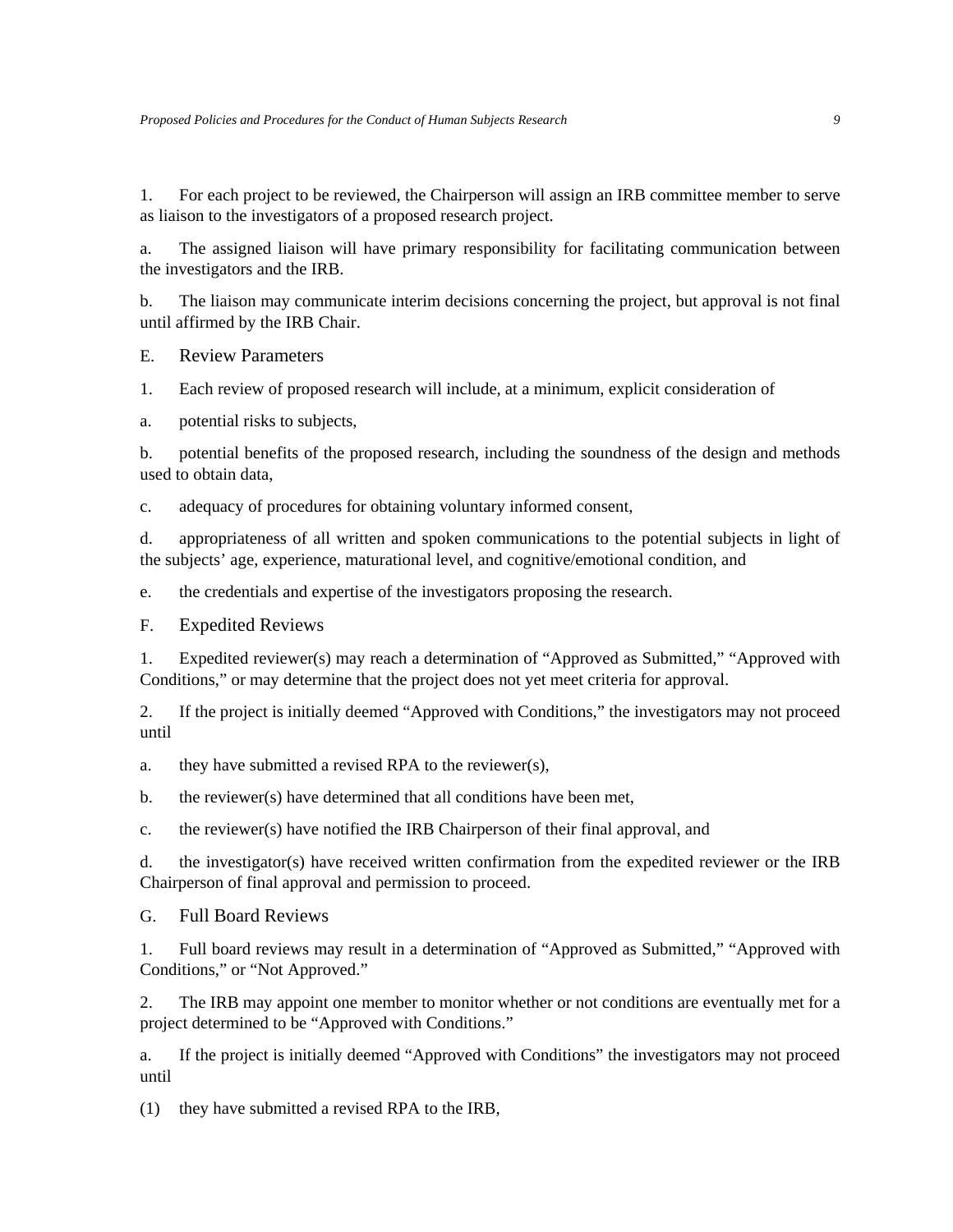(2) the full IRB (or the designated member of the IRB) has determined that all conditions have been met, and

(3) the investigators have received written confirmation from the IRB Chairperson (or the designated member of the IRB) of final approval and permission to proceed.

3. If the project is deemed "Not Approved," the investigators may not proceed with the research under any circumstances. However, a new RPA may be submitted for projects deemed "Not Approved" after consultation with the IRB Chairperson.

H. Post Approval Mechanisms

1. The IRB Chairperson will communicate to the designated member of the research team the decision(s) reached by the IRB.

2. Approval of research by the IRB does not absolve any investigator of the responsibility to protect participants from harm.

3. For research involving more than minimal risk to participants, the IRB may impose reporting mechanisms.

4. For all research, the investigator(s) must inform the IRB of any changes in protocol or risk assessment.

a. Proposed changes will be assigned a review category based on the character of the proposed change and the initial review category of the project.

b. Review of proposed changes will otherwise follow the same procedures for any project review.

5. Adverse events or other unforeseen harm to participants must also be reported to the IRB immediately.

a. Depending upon the severity of the event, the IRB Chairperson may issue an immediate "suspension" order regarding further research efforts, except that clinical care of participants may not be suspended.

b. The IRB Chairperson will determine the review category appropriate to the event and the project, whether suspended or ongoing, will be reviewed as specified in procedures above.

6. All approved research must be reviewed annually until the project is completed.

7. A project is completed when the data will no longer be accessed or the data set is de-identified such that it no longer conforms to the definition of Common-Rule research. Upon completion of a project, the investigator(s) will so inform the IRB.

I. Research Conducted in Cooperation with Other Institutions and Approved by Outside IRBs

Approved 10 OCT 2007 1. In the conduct of research projects involving more than one institution, each institution is individually responsible for safeguarding the rights and welfare of the research subjects and for complying with federal regulations involving human-subjects research. Consequently, all human-subjects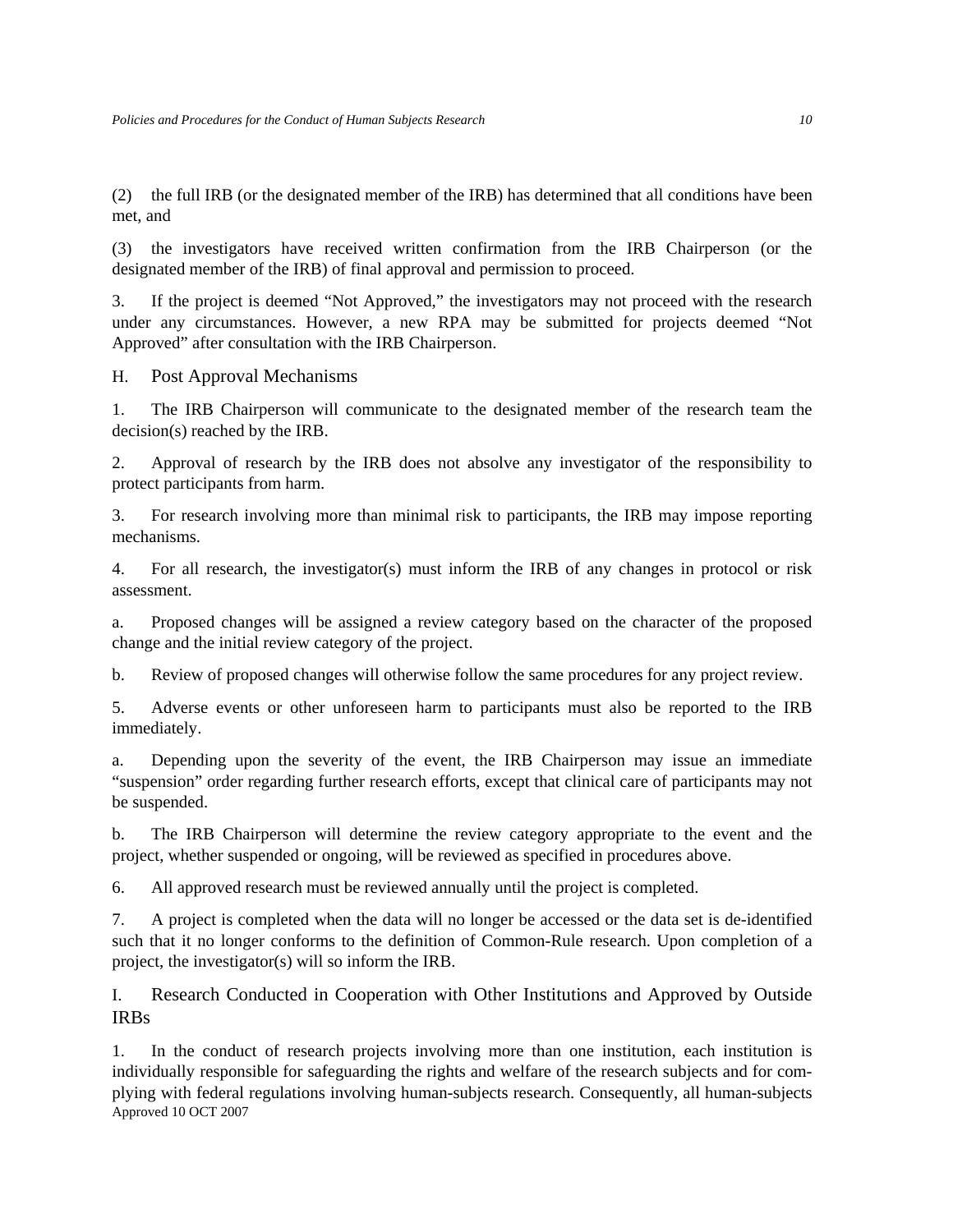research conducted by members of the SVSU community must be submitted to the SVSU IRB for review, regardless of the status of the proposed research at institutions other than SVSU.

a. If requested by either the submitting investigator(s) or the SVSU IRB Chairperson, the appropriateness of utilizing joint or cooperative IRB reviews for research conducted by members of the SVSU community will be determined by vote of the full SVSU IRB and approval of the SVSU President.

b. Such cooperative agreements may involve the delegation of responsibility for initial and continuing review of the research activity to an outside cooperating institution and its IRB, and acceptance of responsibility for such review by that outside institution and its IRB. Any such cooperative agreements shall be documented in writing with copies distributed to all parties of the agreement.

J. Research Conducted Outside the United States of America (USA)

1. Research conducted outside the USA must take into account the local culture, traditions, and customs of the proposed subjects of such research. As a consequence, the usual IRB requirements may be either waived in part or supplemented by additional requirements, depending upon the specific nature of the environment within which the research will take place.

2. In reviewing research to take place outside the USA, the IRB may consult individuals with expertise and experience in the local cultural environment of the proposed research. Such individuals need not be members of the SVSU IRB to provide such consultation.

K. Student Research

1. Research conducted by students, whether for course credit or not, is subject to the same policies and procedures as any other research conducted by members of the SVSU community.

2. Research conducted by students must have a faculty or staff member identified as a Research Supervisor.

L. Research Supervisor (RS) Qualifications

The research supervisor (RS) of a proposed research submitted for IRB review must have qualifications and expertise sufficient to conducting the research and must have adequate supervisory capacity for ensuring that all individuals involved in the research will conform to all federal and institutional requirements for protecting human subjects.

# M. Co-investigators

1. For the purposes of IRB review, co-investigators include any individuals who will interact with subjects or have access to identifiable human-subject data, regardless of the intended authorship status of such individuals.

2. Co-investigators must have qualifications and expertise sufficient to their described role in the research.

VII. Record Keeping and Retention Policies